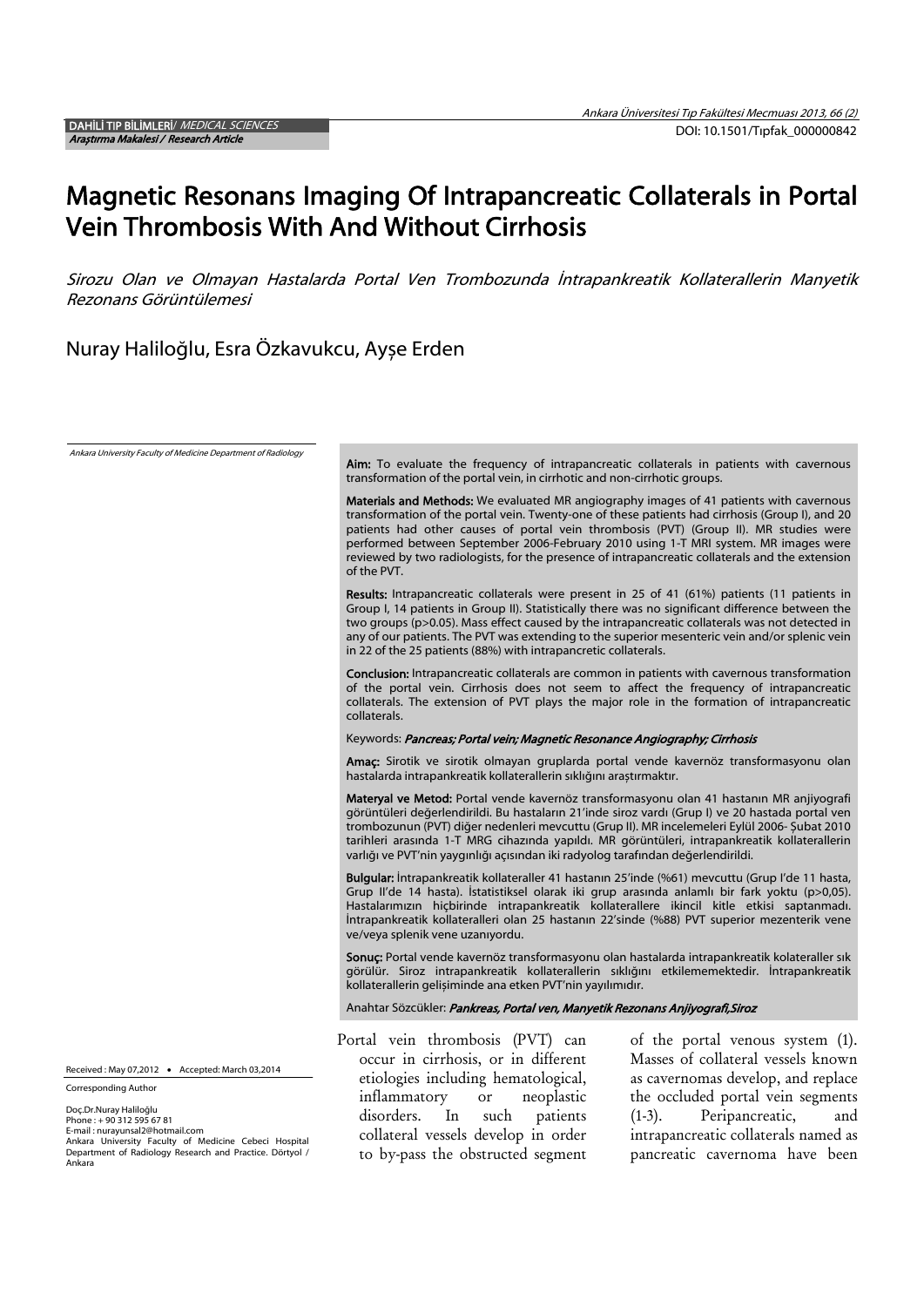described in the literature (4-6) but as far as we are concerned these collaterals are not mentioned in cirrhotic patients.

The aim of this study is to evaluate the frequency of intrapancreatic collaterals in patients with cavernous transformation of the portal vein, in cirrhotic, and noncirrhotic groups. We retrospectively investigated whether the presence of cirrhosis affects the development of intrapancreatic collaterals.

# Materials and Methods

## Patient Population:

- Forty-one patients with cavernous transformation of the portal vein were enrolled. Cavernous transformation of the portal vein was shown on MR images, as multiple collateral vessels which developed in porta hepatis, and replaced the obstructed portal vein. There were 25 male, and 16 female patients with a mean age of 42 years (21-61 years).
- Patients were divided into two groups; group I included 21 patients with histopathologically proven cirrhosis. Group II consisted of 20 patients with other causes of PVT, including polycythemia vera, protein C deficiency, essential thrombocythemia, or undetermined etiology. None of the patients in group II had clinical, radiological or laboratory findings indicating cirrhosis.
- Patients with a pancreatic disease, or an intraabdominal mass were not enrolled in the study. As this was a retrospective study we could not obtain informed consent from the patients.

## MR Imaging:

MR studies were performed between September 2006-February 2010

using the same 1-T MRI system (Signa LX Horizon; General Electric Medical Systems, Milwaukee, WI) using phase array coils. Images were acquired with a breath-hold three-dimensional (3D) fast-spoiled gradient recalled (3D FSPGR) sequence in the coronal plane.

The sequence was started following a delay of 14–17 s after the manual injection of 0.2 mmol/kg of gadolinium chelate. Four consecutive sets of images were obtained at arterial, early and late portal venous, and hepatic venous phases. The imaging parameters were as follows: TR: 6 ms, TE: 1.2 ms, flip angle: 20, bandwidth: 31.2 or 62.5 kHz, image matrix: 256x160 or 256x128, field of view: 40–48 cm, and the section thickness was 4 mm. Scanning time ranged from 12 to 24 s (mean time 16 s) for each set of images. All images were reconstructed on the workstation (Advantage Windows, version 3.1; GE Healthcare, Milwaukee, Wisconsin, USA) using maximum intensity projection (MIP) technique. In order to overview the portal venous system in the axial plane postcontrast fat-suppressed fast spoiled gradient echo images (TR, 120 ms; TE, 6.3 ms; FA, 90 degrees; BW, 20.83; FOV, 32–40; slice thickness, 7 mm; spacing, 1.5 mm; matrix,  $256 \times 160$ ; NEX [number of excitations], 1) of the upper abdomen were also obtained.

#### Image Interpretation:

Hardcopy MR images were retrospectively reviewed by two radiologists, for the presence of collateral vessels in the pancreas (intrapancreatic collaterals) and the extension of the PVT. When intrapancreatic collaterals were detected, mass effect (displacement,

encasement or invasion of neighboring structures, perilesionel edema, enlargement of the pancreas) was investigated on the postcontrast fat-suppressed gradient echo images. The craniocaudal size of the spleen was measured. The location of portosystemic collateral vessels, and the presence of pericholedochal collaterals were also noted. Final decision was made in consensus.

Pearson Chi-Square test was performed to compare the two groups. p value less than 0.05 was accepted as significant.

# Results

Intrapancreatic collaterals were present in 25 of 41 (61%) patients (11 of Group I patients and 14 of Group II patients). Statistically there was no significant difference between the two groups  $(p=0.248)$ (Figures 1, 2). In contrast with the previous reports, mass effect caused by the intrapancreatic collaterals was not detected in any of our patients, thus there was no diagnostic dilemma (Figure 3).



**Figure 1**: A-48 year old man with cirrhosis, **and PVT** extending towards superior<br>mesenteric vein, and splenic vein. vein, and splenic vein.<br>tic collaterals are well  $Intrapancreatic$   $collaterals$  are demonstrated on axial plane postcontrast fatsuppressed fast spoiled gradient echo image (arrows).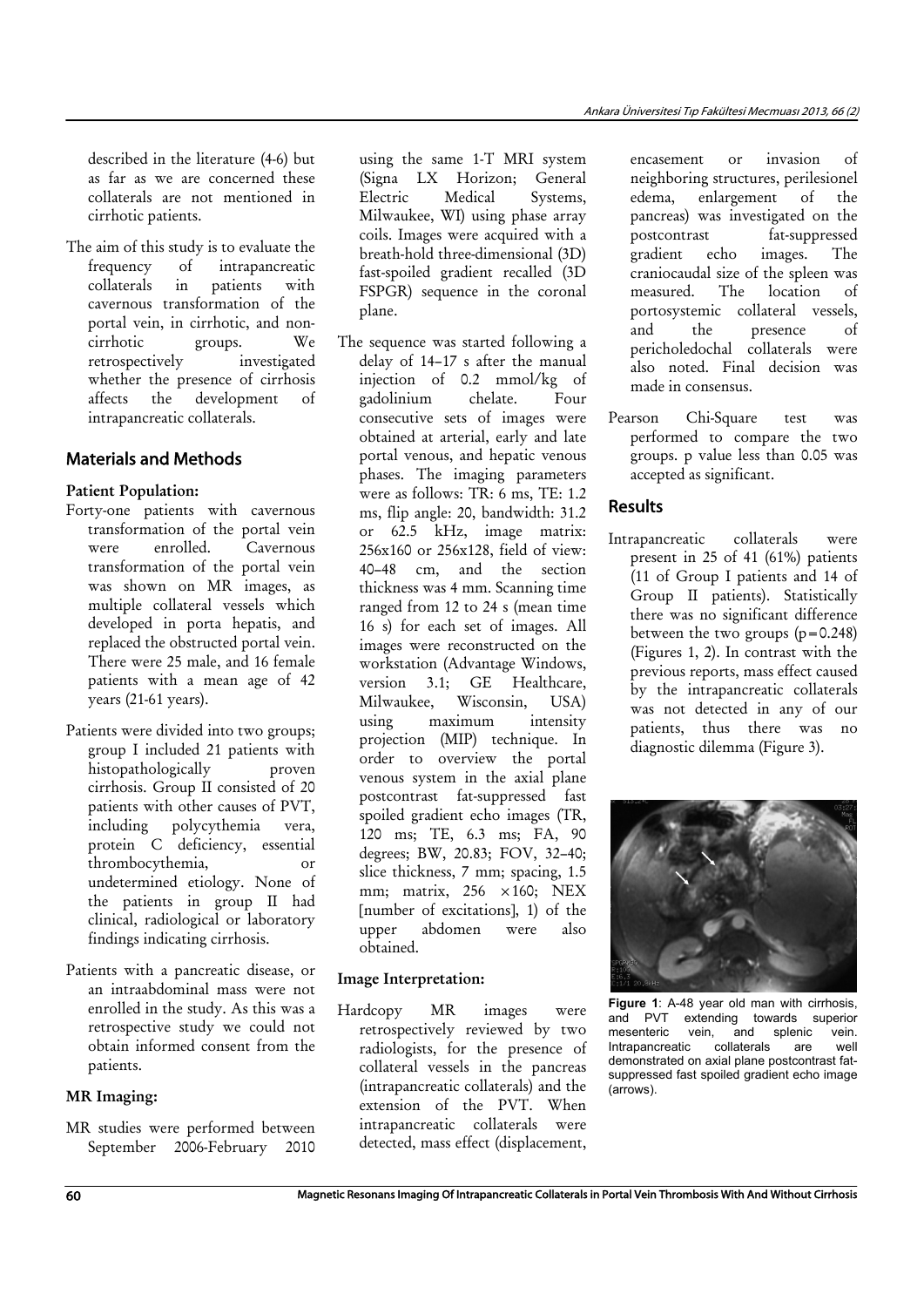

**Figure 2:** Mild intrapancreatic collaterals are demonstrated on postcontrast fatsuppressed fast spoiled gradient echo image of a 21-year old non-cirrhotic man with PVT.



**Figure 3:** Significant amount of intrapancreatic collaterals are seen in the pancreas head on postcontrast fatsuppressed fast spoiled gradient echo image<br>(arrow) without any mass effect.

The portal vein thrombosis was extending to the Superior Mesentenc Vein (SMV) and/or splenic vein in 21 of 25 patients (84%) with intrapancretic collaterals. Eleven of these 25 patients had extension of the thrombosis both to the splenic vein, and Superior Mesentenc Vein (SMV). Only one patient (4%) had extension of the thrombosis to the splenic vein alone. Four patients (16%) had patent SMV, and splenic vein. In three patients, intrapancreatic collaterals were not seen despite the extension of the thrombus to the SMV, and the splenic vein.

Nine patients (two in group I, seven in group II) had undergone splenectomy. The mean longitudinal size of the spleen was 19 cm in both group I (12-24 cm), and group II (11-25 cm).

The most frequently seen collateral vessels in group I were the paraoesophageal collaterals (in 12 of 21 patients). Pericholedochal collaterals were seen in five of the 21 (24%) patients in group I, and 10 of the 20 (50%) patients in group II (Figure 4).



Figure 4: Similar amount of intrapancreatic collaterals are seen in the pancreas head (arrows in A and B) in patients with cirrhosis (A), and essential thrombocythemia (B). Note the paracholedochal collaterals in both patients (small arrow in A). Pericholecystic collaterals are also seen (small arrow in B).

# **Discussion**

There is a rich venous blood flow in and around the pancreas towards the portal vein, SMV, and splenic vein (7). With the advent of high resolution scanners, thin calibered pancreatic vessels can usually be well demonstrated, and in case of a pancreatic tumor they are carefully examined to detect or exclude vascular invasion. Dilatation of the pancreatic veins, especially peripancreatic veins, can indicate the extension of a pancreatic tumor to the neighboring structures, particularly to the duodenum (8). Nevertheless the only cause of dilated pancreatic veins is not a

pancreatic tumor, and these enlarged vessels may also indicate anastomoses by-passing an obstructed vein or retroperitoneal or mesenteric portosystemic collaterals in portal hypertension. In most of the patients the drainage course of the collateral vessels has a complex, and extensive nature (9).

- The causes of non-neoplastic PVT in cirrhotic patients are the reduced portal flow and the parenchymal disarchitecture. The prevalence is higher in patients with more severe liver disease. It is usually asymptomatic but can present with symptoms like abdominal pain and fever, or with life-threatening complications, such as variceal bleeding (10). The collateral veins develop gradually, and in the chronic stage, the portal vein itself may not be visualised among the network of collateral vessels, so called portal cavernoma (11). The thrombosis preferentially extends towards the SMV, and causes intestinal ischemia (10). The acute occlusion of SMV can cause severe symptoms but if the thrombus extends slow enough for the collateral vessels to develop, the symptoms would be less prominent. Even in the subacute phase of thrombosis some collaterals can be detected around the pancreas head (12).
- When the splenic vein is occluded, short gastric, left gastric, omental veins, and gastroepiploic vein tend to dilate. The gastroepiploic vein terminates in the gastrocolic trunk, which drains into the SMV at the level of the pancreas head (1). Therefore pancreatic collaterals can be expected in splenic vein thrombosis, especially in, and around the pancreatic head. In patients with PVT the extent of the thrombus, and the amount, and localization of portal cavernoma should be screened, and noted on MR angiography.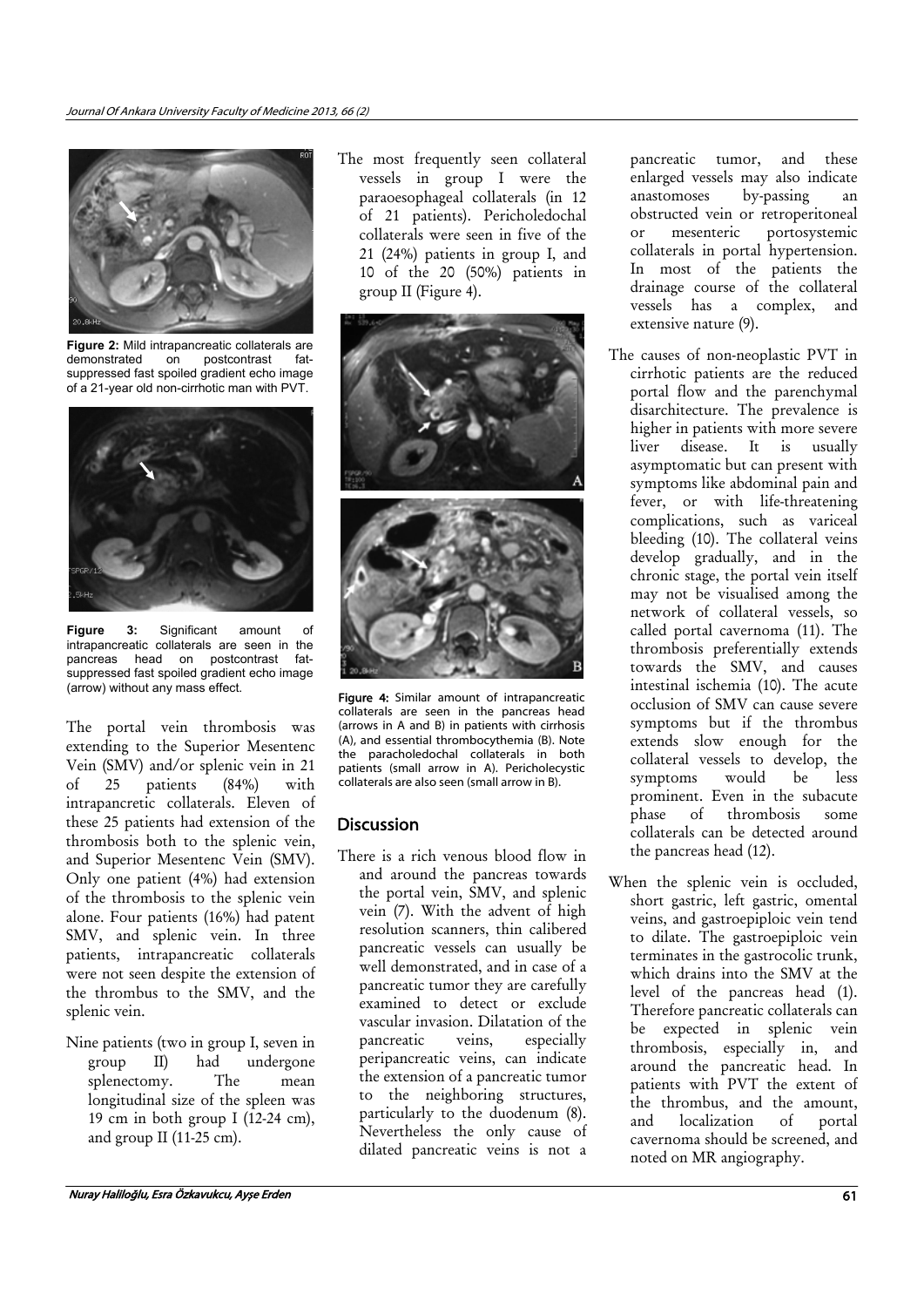- An important component of intrapancreatic collaterals are the varices of the paracholedochal, and epicholedochal plexi which ensure the venous drainage of the common bile duct (CBD). The veins of the paracholedochal plexus ascend along the course of the CBD just parallel to it, and they drain into the gastric veins, the pancreaticoduodenal vein, and the the portal vein (13). The varices of these plexi can occur in cirrhosis but they are reported to be more frequent in extrahepatic portal vein occlusion (14).
- Our study confirms the suggestion that intrapancreatic collaterals are common in patients with cavernous transformation of the portal vein. They are most likely located in the head of the pancreas. The extension of the PVT seems to play the major role in the formation of these collaterals (4).
- Peripancreatic collaterals are also described in cavernous transformation (4). Nevertheless, as the location of many collateral veins around the splenic hilum, and in the retroperitoneal space, can also be described as around the

## **REFERENCES**

- 1. Marn CS, Francis IR. CT of portal venous occlusion. Am J Roentgenol 1992;159:717-726.
- 2. Levy HM, Newhouse JH. MR imaging of portal vein thrombosis. Am J Roentgenol 1988;151:283-286.
- 3. Mathieu D, Vasile N, Grenier P. Portal thrombosis: Dynamic CT features and course. Radiology 1985; 154: 737-741.
- 4. Vilgrain V, Condat B, O'Toole D, et al. Pancreatic portal cavernoma in patients with cavernous transformation of the portal vein: MR findings. Eur Radiol 2009;19:2608– 2613.

pancreas, we could not make a proper definition of peripancreatic collaterals. In other words, peripancreatic collaterals can have a wide definition including retroperitoneal, and perisplenic collaterals in cirrhotic patients. In this point of view we did not take collaterals around the pancreas into consideration.

- The advancement of Computerized Tomography (CT) technology has enabled the vascular structures to be continuously traced. The anatomic characteristics of portosystemic collateral vessels in patients with cavernous transformation can be depicted on CT portal venography (9). However, ionising radiation exposure and use of iodinated contrast material are still considered to be major disadvantages of CT angiography. Pancreatic collateral vessels are usually well demonstrated on MR angiography which does not utilize ionising radiation, and has a multiplanar imaging capability.
- It has been suggested that intrapancreatic collaterals in cavernous transformation are
- 5. Ozcinar B, Ozden I, Bilge O, et al. Pancreatic portal cavernoma. J Pancreas 2005;6:40-41.
- 6. Ragozzino A, De Ritis R, Guardascione MA, Amitrano L. A portal vein cavernoma mimicking a pancreatic mass. J Hepatol 2003;38:372.
- 7. Mourad N, Zhang J, Rath AM, Chevrel JP. The venous drainage of the pancreas. Surg Radiol Anat 1994;16:37- 45.
- 8. Yamada Y, Mori H, Kiyosue H, et al. CT assessment of the inferior peripancreatic veins: clinical

associated with a heterogenous appearance, and enlargement of the pancreas on unenhanced MR images. MR angiography can provide adequate delineation of collaterals in cavernous tranformation, and no further examination would be necessary (4). One could expect that an accompanying cirrhosis might increase the tendency to develop collaterals in PVT, but cirrhosis does not seem to affect the formation of intrapancreatic collaterals.

In conclusion; intrapancreatic collaterals which are common in patients with cavernous transformation of the portal vein can be well demonstrated on MR images. Being aware of these collaterals can avoid unnecessary further examinations for the heterogenity, enlargement or the hypervascularity of the pancreas. The frequency of intrapancreatic collaterals in PVT are not influenced by an accompanying cirrhosis. The major factor in the formation of these collaterals is the extent of the PVT.

significance. Am J Roentgenol 2000;174:677-684.

- 9. Kang HK, Jeong YY, Choi JH, et al. Three-dimensional multi–detector row CT portal venography in the evaluation of portosystemic collateral vessels in liver cirrhosis. RadioGraphics 2002; 22:1053–1061.
- 10. Amitrano L, Guardascione MA, Brancaccio V, et al. Risk factors and clinical presentation of portal vein thrombosis in patients with liver cirrhosis. J Hepatol 2004;40:736–741.
- 11. Hoekstra J, Janssen HLA. Vascular liver disorders (II): Portal vein thrombosis. Neth J Med 2009;67:46-53.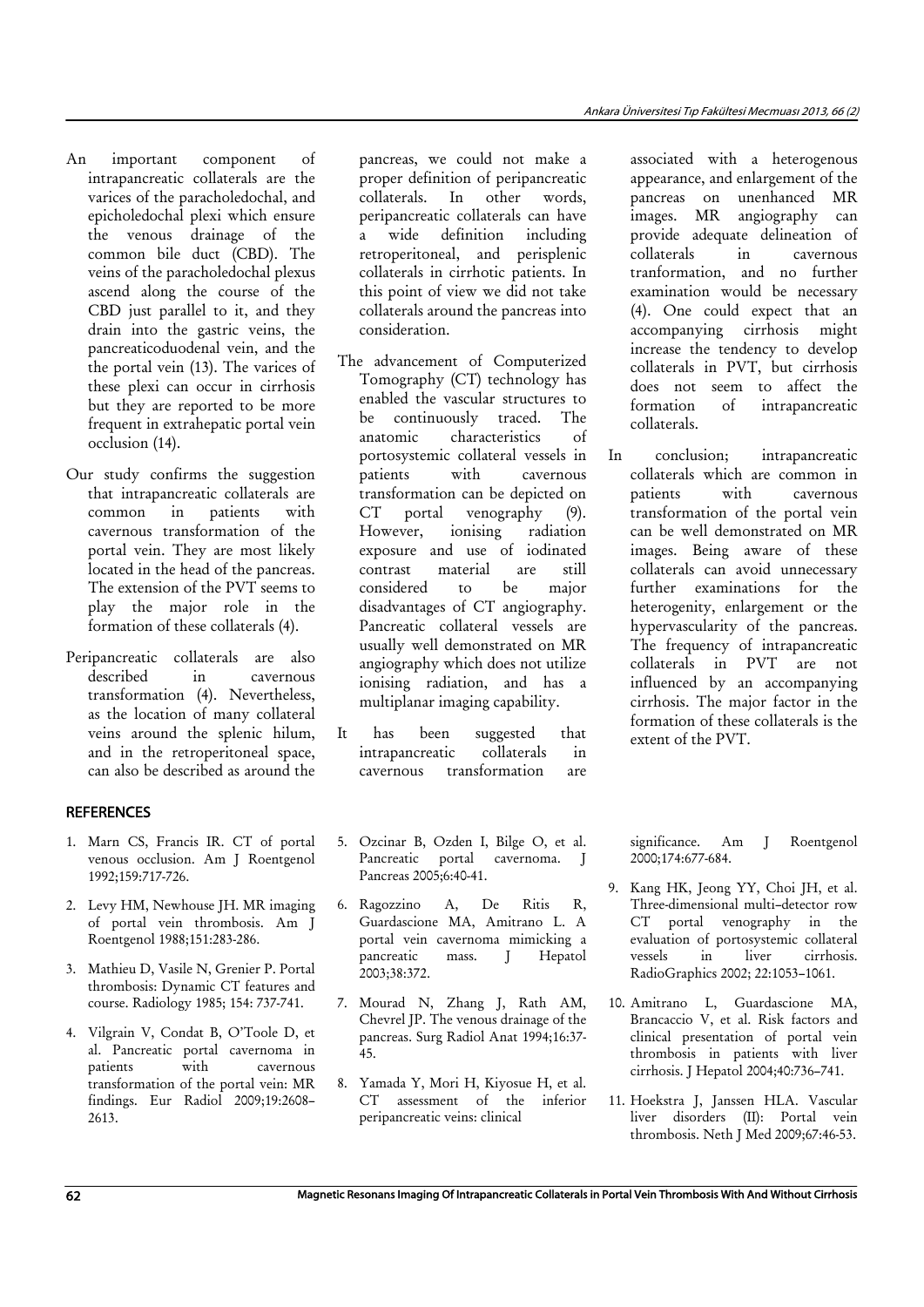- 12. Tateishi A, Mitsui H, Oki T, et al. Extensive mesenteric vein and portal vein thrombosis successfully treated by thrombolysis and anticoagulation. J Gastroenterol Hepatol 2001;16:1429- 1433.
- 13. Chandra R, Kapoor D, Tharakan A, Chaudhary A, Sarin SK. Portal biliopathy. J Gastroenterol Hepatol 2001;16:1086–1092.
- 14. Shin SM, Kim S, Lee JW, Kim CW, et al. Biliary abnormalities associated with portal biliopathy: evaluation on MR cholangiography. Am J Roentgenol 2007; 188:W341–W347.